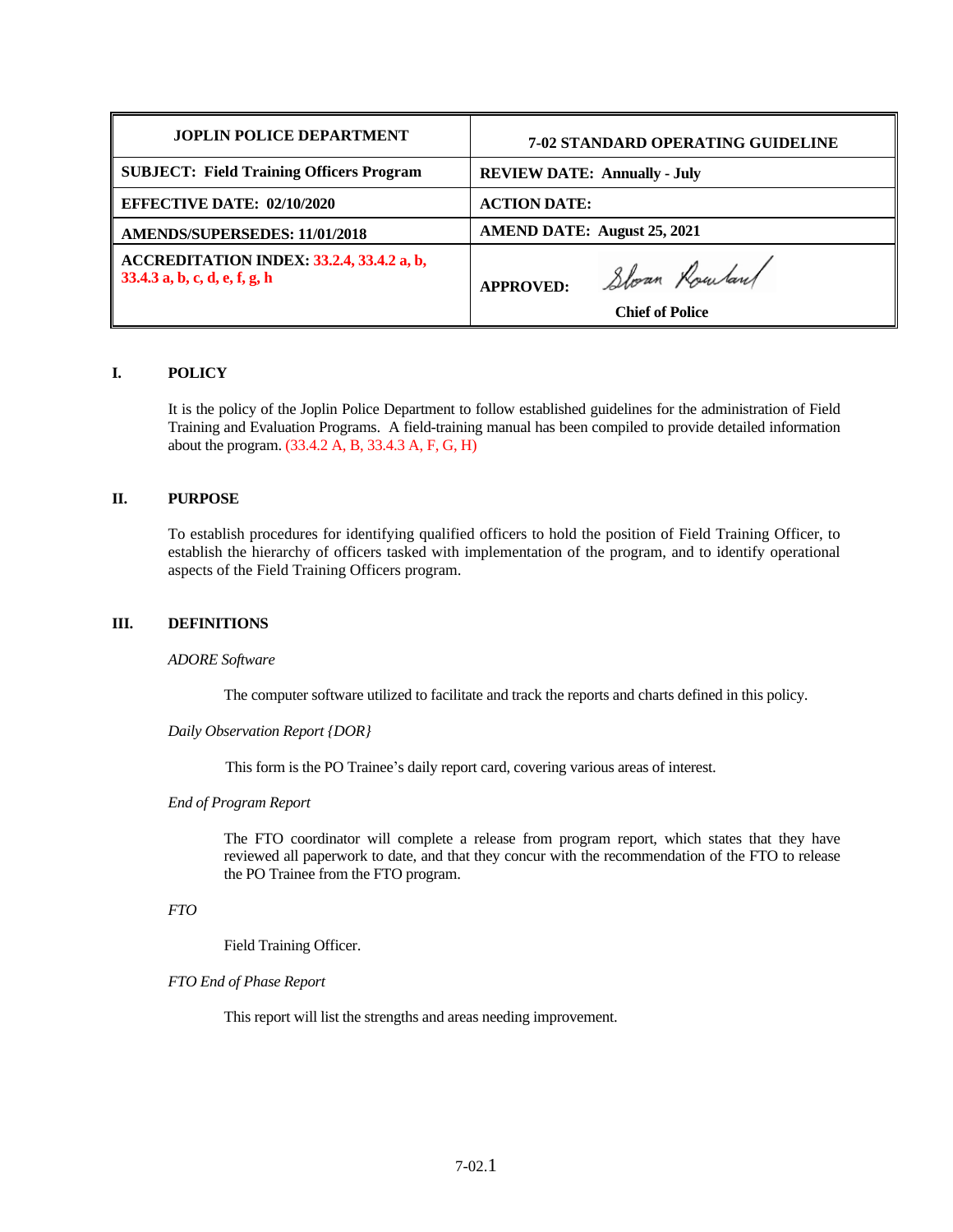## *Performance Chart*

The scores from the DOR are transferred over to the performance chart to give a daily accounting of the PO Trainee's progress through the program.

#### *PO Trainee*

Police Officer Trainee

#### *Remedial Training Chart*

Creates an accurate documentation of the efforts taken by the FTO to correct persistent problem areas.

#### *Supervisors End of Phase Report*

A report compiled by a supervisor or his/her designee of the team that the PO Trainee was assigned to. It may be completed by use of various methods including, but not limited to, direct observation, review of paperwork, radio traffic, feedback from FTO or other officers, review of DOR's on file, etc…

## **IV. PROCEDURES**

The Department assigns a series of Field Training Officers to each newly hired Police Officer to oversee the training of the new officer, and ensure the new officer receives training on agency policies, procedures, rules and regulations (33.2.4). The FTO and shift supervisor may consult academy and instructor staff in regard to weakness or problem areas that the new officer may experience (33.4.3 D).

- A. Department Field Training Manual: (33.4.2 A, B, 33.4.3 G)
	- 1. Field Training Manuals are issued to each newly hired officer and shall contain, but are not limited to;
		- a. A curriculum based on tasks of the most frequent assignment associated duties of officers;
		- b. Guidelines for the evaluation of PO Trainees. (33.4.3 G) (33.4.2 A)

In order to maintain a professional and qualified FTO staff, and to present necessary guidelines, certain minimum standards must be maintained.

- B. Qualifications for FTO candidate:  $(33.4.3 B)$ 
	- 1. The FTO candidate must have at least twelve months of law enforcement experience. The experience may come from time spent at other agencies, providing it was conducting peace officer activities.
- C. Selection Process for FTO: (33.4.3 B)
	- 1. Police Officers interested in becoming an FTO must submit a response to an internal advertisement of an opening for the position.
	- 2. Oral interviews will be granted to all who possess the necessary qualifications for the position. The interview panel will consist of the FTO Coordinator, at least one other supervisor, and three current FTO's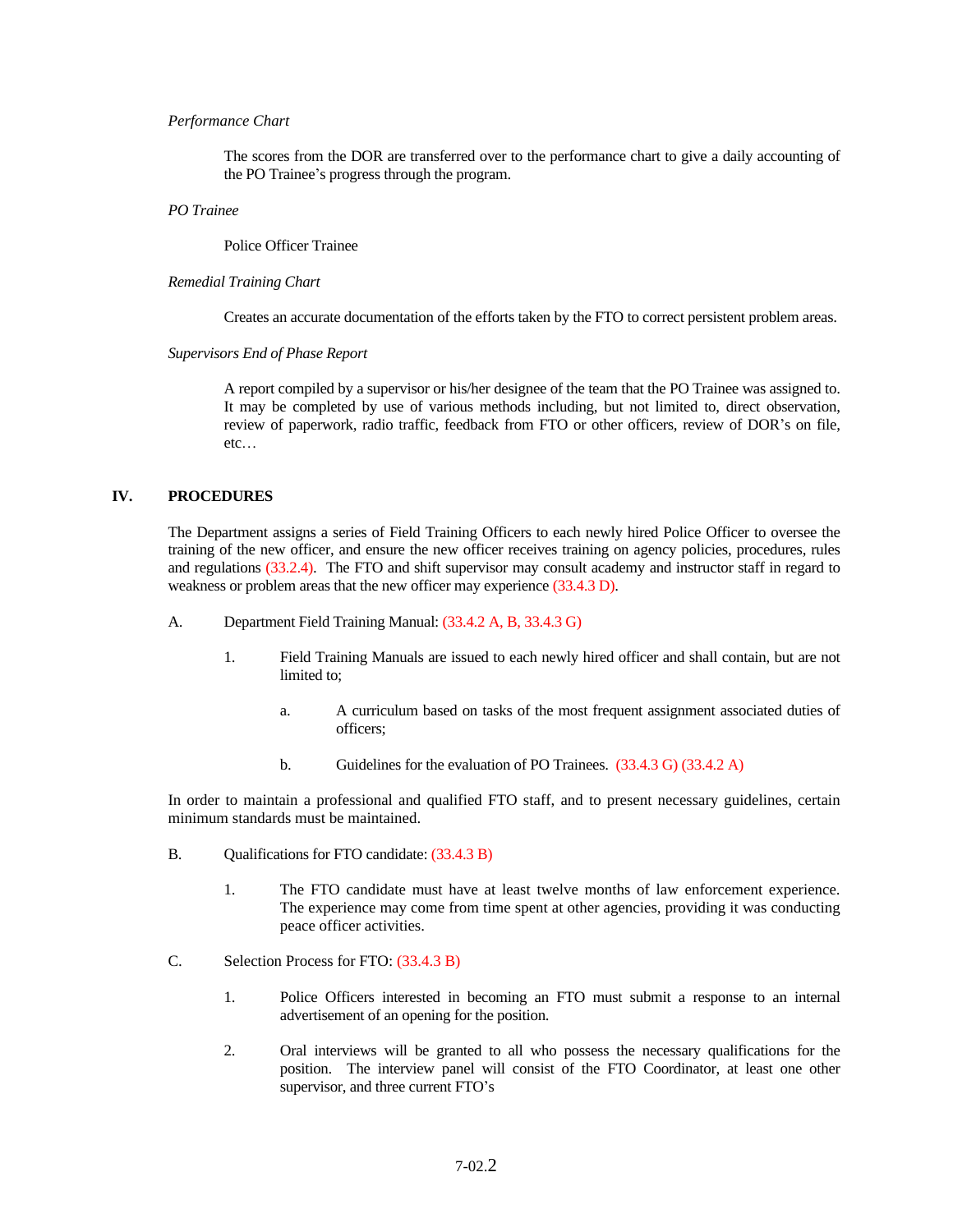- 3. A review of the applicants personnel file will be made.
- 4. With all things equal, officers with twelve months experience with our agency will be given preference over officers with outside experience.
- 5. The Uniformed Operations Bureau Commander shall ensure that any employee, upon being selected as an FTO, attends an initial FTO training as soon as practicable. Annual continuing education training should be held to keep the FTO current with their assigned responsibilities. (33.4.3 E)
- D. Structure of FTO Staff: (33.4.3 C)
	- 1. The FTO staff will be comprised of the Uniformed Operations Bureau Commander, FTO Coordinator, FTO Supervisor(s), and an appropriate number of FTO's to be set by the Bureau Commander.
	- 2. The Uniformed Operations Bureau Commander is responsible for the FTO Program.
	- 3. The FTO Coordinator of the program will be a Sergeant assigned to Uniformed Operations Bureau.
	- 4. The FTO Supervisor(s) will hold the rank of Corporal, and ideally be assigned to the Uniformed Operations Bureau
- E. Explanation of Phases:

The sixteen weeks of the program are divided into four phases, which are spent with three different FTO's. Phase one is six weeks in length, phase two is four weeks in length, phase three is four weeks in length, and phase four is two weeks in length. The phase four FTO is the same FTO that conducted phase one, which permits the original FTO the opportunity to gauge how the PO Trainee is progressing. (33.4.3 A, F)

- 1. The first two weeks of Phase one are limbo days, and the first day of Phase two and Phase three two days are limbo days, during which time the PO Trainee is not scored. The PO Trainee is encouraged to perform as much as possible during this time period, even though scoring does not count for them, or against them. At the end of the limbo days the PO Trainee will start taking exams and being scored on the criteria set for the phase of instruction.
- 2. During phase one the PO Trainee is assigned to the first of three FTO's. Prior to advancement to the next phase, the FTO will complete and submit an end of phase report. The FTO Supervisor is responsible for filling out an end of phase supervisor DOR and the FTO is responsible for assuring that all required paperwork to date is completed.
- 3. During phase two the PO Trainee is assigned to the second of three FTO's. Prior to advancement to the next phase, the FTO will complete and submit an end of phase report. The FTO Supervisor is responsible for filling out an end of phase supervisor DOR and the FTO is responsible for assuring that all required paperwork to date is completed.
- 4. In phase three the PO Trainee is assigned to the third of three FTO's. Prior to advancement to the next phase, the FTO will complete and submit an end of phase report. The FTO Supervisor is responsible for filling out an end of phase supervisor DOR and the FTO is responsible for assuring that all required paperwork to date is completed.
- 5. In phase four the PO Trainee is reassigned to their first phase FTO for final evaluations. In phase four of the program the PO Trainee is expected to be able to perform most assigned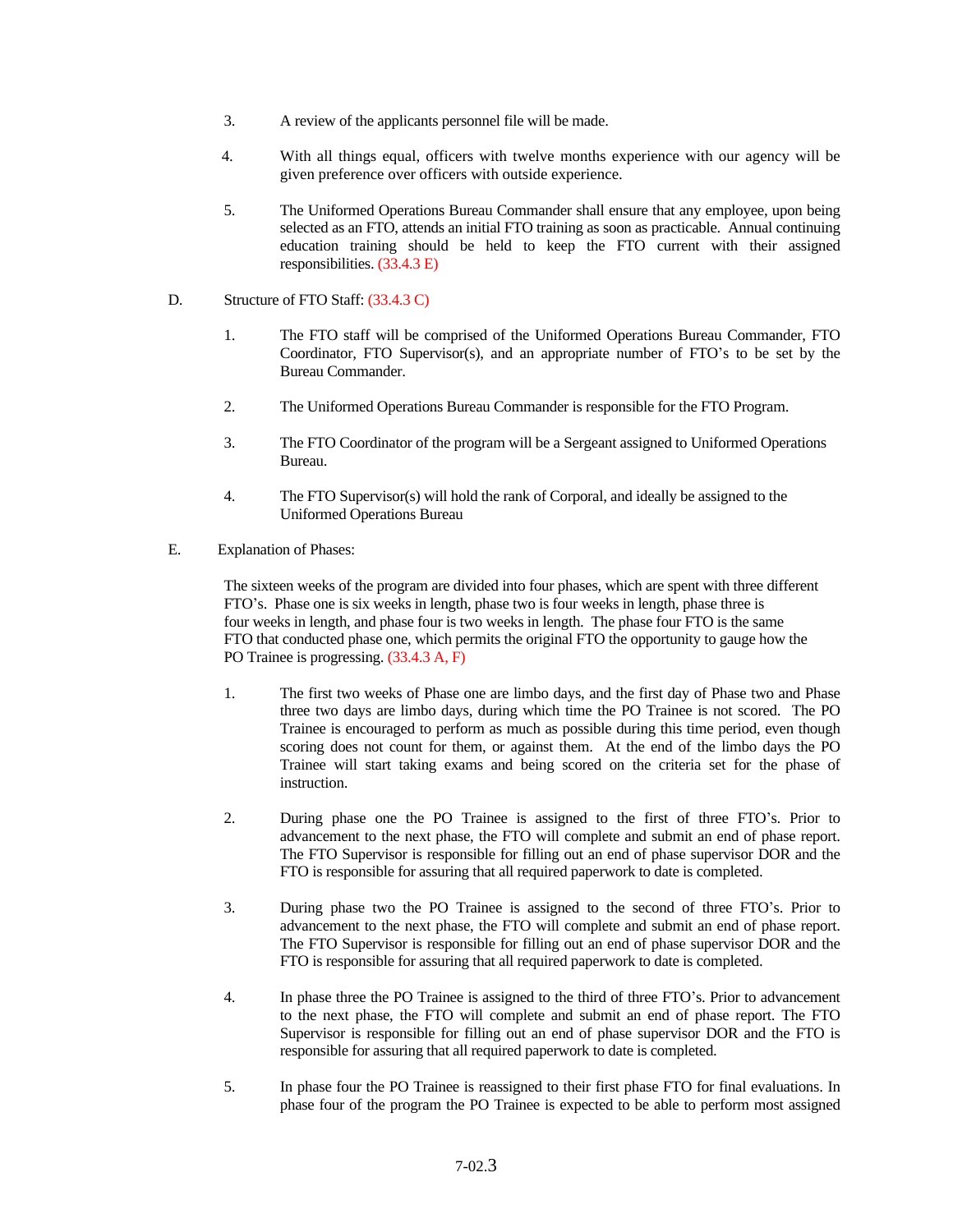tasks without assistance. The FTO Supervisor is responsible for filling out an end of program supervisor DOR and the FTO is responsible for assuring that all required paperwork is completed, including the end of phase report.

- F. Extension of Phases:
	- 1. At any time and in any phase that an FTO believes a PO Trainee is in need of an end of phase extension, it is the responsibility of the FTO to keep the FTO coordinator informed of this possibility. Before the end of the phase, the FTO will fill out the end of phase report with their extension recommendation, which will thoroughly explain why the PO Trainee needs to be extended. The FTO Coordinator will then follow the steps outlined:
		- a. The Coordinator will review the report and indicate that they either, concur, or do not concur, on the bottom of the form, and then sign the form.
		- b. With an agreement that the PO Trainee needs to be extended in the program, the PO Trainee will meet with the FTO Coordinator. An explanation will be given to the PO Trainee as to why he/she is being extended, and what areas they need to work on to improve in the program. The PO Trainee will then be placed in a twoweek extension phase, with an FTO to be determined by the FTO Coordinator.
		- c. To ensure that the PO Trainee is ready for advancement back into the next phase of training, the Coordinator will monitor the extension training closely, eliciting feedback from the FTO as to the PO Trainee's training status.
	- 2. If an extension does occur, the FTO Coordinator shall review the end of phase report and place a memo in the PO Trainee's training file, indicating that they have reviewed the report and either they concur or do not concur with the recommendation. All DOR's to date should validate the FTO's recommendation. Remedial training efforts on the PO Trainee should be reviewed to see what attempts have been made to correct problem areas.
	- 3. Extension phases will be two weeks in length. A Trainee will only be given a maximum of eight weeks or 4 total extensions, if they are showing improvement during their extensions. The determining factor on whether the FTO Coordinator recommends termination from the program will be the lack of improvement during extension phases. If the PO Trainee is showing improvement, they will be allowed to stay in the program, barring no other disciplinary actions that would result in termination. If the PO Trainee's scores have leveled off showing no improvement, or are declining, a decision will be made on whether to recommend termination from the program.
	- 4. Prior to a recommendation of termination being made, the FTO Coordinator and Uniformed Operations Bureau Captain should meet and review all paperwork leading up to the decision. The documentation should validate the decision to terminate. The Chief of Police will determine the final decision on the status of the PO Trainee.
	- 5. If a PO Trainee resigns or is terminated from the program, the FTO Coordinator will ensure that the letter of resignation or termination is placed in the PO Trainee's training file. The Coordinator will then go to the last score sheet and write, "resigned" or "terminated from program".
- G. Paperwork to be Filled Out (33.4.3 H)
	- 1. Daily Observation Report This form is to be filled out by the FTO daily. No one other than a certified FTO who was assigned and observed the PO Trainee for a minimum of five hours can fill out the DOR. DOR's cannot be backdated. They must be filled out prior to end of shift and gone over with the PO Trainee. There must be a minimum of sixty-four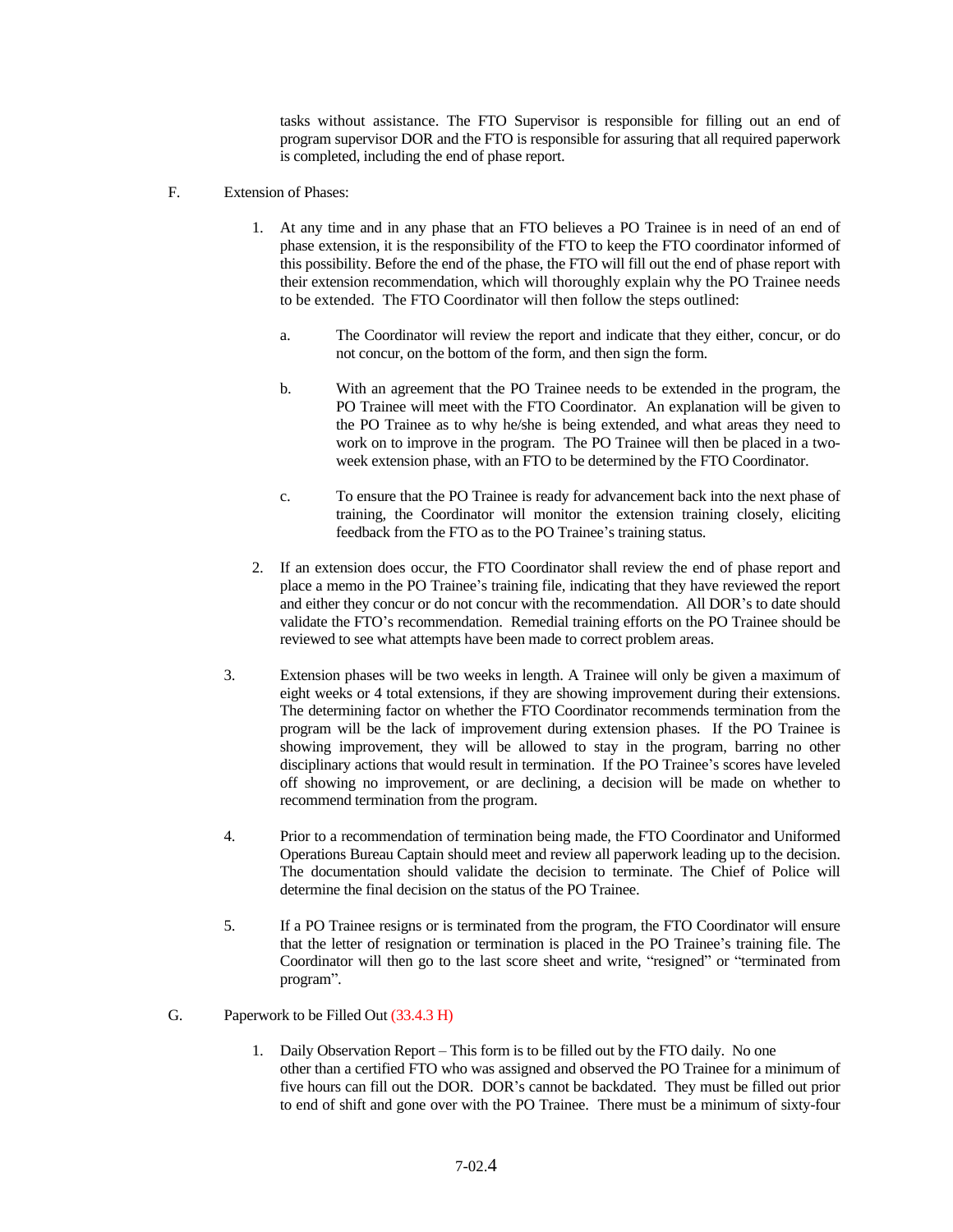DOR's filled out, and on file prior to the PO Trainee being allowed to exit the program. The ADORE computer program will be used to fill out DOR's.

- 2. Performance Chart –The scores from the DOR are transferred over to the performance chart to give a daily accounting of the PO Trainee's progress through the program.
- 3. Remedial Training Chart Filled out by the FTO Coordinator or his/her designee. Any remedial efforts that the FTO documents on the DOR are to be transferred over to the remedial training chart.
- 4. Remedial Training Worksheet Filled out by the FTO when additional training is required by the PO Trainee to improve on a deficiency.
- 5. Supervisors End of Phase Report This report is to be filled out by a supervisor or his/her designee of the team that the PO Trainee was assigned to. There must be a minimum of four supervisor's DOR's on file.
- 6. FTO End of Phase Report This is to be filled out by the FTO. If it is a phase three or four report, it will be accompanied by a recommendation as to whether the PO Trainee should be extended or advanced.
- 7. End of Program Report The FTO Coordinator shall complete a release from program report which states that they have received and reviewed all the necessary paperwork, and either do, or do not concur with the recommendation of the FTO. This report should be attached to the inside front cover of the PO Trainee's file.
- 8. FTO Critique Form This form is to be filled out by the PO Trainee at the end of the FTO program.
- H. Evaluation of FTO by PO Trainee

At the end of the FTO program the PO Trainee will fill out an FTO Critique Form. At the end of the FTO program the PO Trainee will be interviewed and will be asked to rank his FTO's. This will be done again in six months.

I. Hours Spent in Program

The PO Trainee must spend a minimum of sixty-four days in the FTO program; however, the total number of hours does not necessarily need to be 640 hours. There must be a minimum of 620 hours spent in the program before the PO Trainee can be released from the program. A PO Trainee must spend a minimum of five hours of a workday in the field to be counted as a scoring day. A PO Trainee that has substantial previous law enforcement experience may not need to spend as much time in the FTO program as a PO Trainee with little or no previous experience. The PO Trainee that has substantial previous experience may be eligible to skip phase 3 and end with a one-week phase 4. The PO Trainee will still be required to complete all tests and sign off on all training documents.

J. Training Days Counted as Scoring Days

A training day can be counted as a scoring day, if it is interactive training. The Uniformed Operations Bureau Commander or FTO Coordinator must approve any type of training that will be counted in this area. They will determine if the training has enough scoring areas to properly fill out the DOR. A maximum of forty hours can be used as training, however the PO Trainee must still have at least six hundred- twenty hours completed prior to being allowed to leave the program. The FTO Coordinator or Uniformed Operations Bureau Commander will approve this training on a case-by-case basis.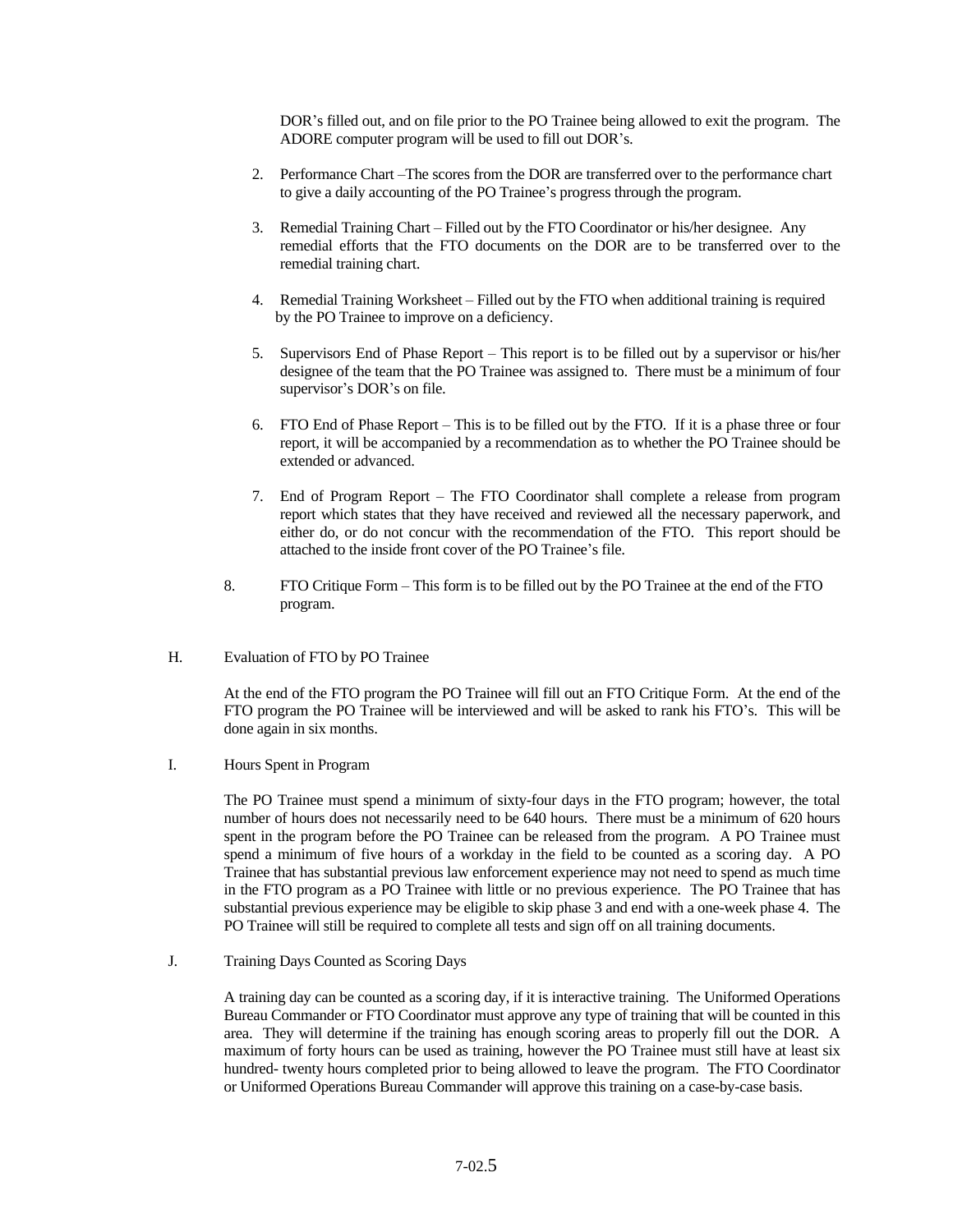# K. 16-Week Training Cycle (33.4.3 A)

- 1. Phase one Phase one is six weeks in length and is completed with the first FTO assigned to the PO Trainee. It consists of weeks 1- 6 of the program.
- 2. Phase two Phase two is four weeks in length, it will be spent with the second of three FTO's. It consists of weeks 7-10 of the program.
- 3. Phase three Phase three is four weeks in length, it will be spent with the third of three FTO's. It consists of weeks 11-14 of the program. A PO Trainee with substantial previous law enforcement experience may be eligible to skip this phase and proceed to phase 4.
- 4. Phase Four Phase four is two weeks in length, it is spent with the original phase one FTO. It consists of weeks 15-16 of the program.
	- a. Day 63

The FTO shall complete all paperwork leading up to this point. If the recommendation is to allow the PO Trainee to complete the program, an end of program report shall be completed, and the FTO coordinator shall be notified. The report shall contain information explaining the PO Trainee's strengths, and areas needing improvement. This report will also contain a recommendation from the FTO. The report will be reviewed with the PO Trainee. The FTO Coordinator will then approve the report and forward a copy to the Supervisor of the team that the PO Trainee will be moving to.

b. Day 64

This is a non-scoring day and can be treated for the first time as a two officer vehicle. The last DOR needs to be turned in and marked at the top "final day, no score". The DOR still needs to be signed by all parties who normally sign the forms. The FTO coordinator shall complete a release from program report, which states that they have reviewed all paperwork to date, and they concur with the recommendation of the FTO to release the PO Trainee from the FTO program. This report will be stapled to the inside cover of the PO Trainee's file.

- L. Accelerated FTO program
	- 1. An officer that has been hired with substantial previous law enforcement experience may be eligible for an accelerated FTO program. Things to be considered when determining whether the officer has substantial experience may include, but are not limited to, size of previous agency, years of service, and assignments while at previous agency. This decision will be made on a case by case basis.
	- 2. The FTO Coordinator will provide a list of who may be eligible and why they would be eligible to the Chief of Police or his designee for final approval.
	- 3. If it is determined that the officer will be eligible for the program, then the PO Trainee officer will be notified. The PO Trainee will be set up on a 11-week schedule. During phase 2 of the program the FTO and the FTO coordinator will determine whether the PO Trainee is progressing satisfactorily enough to skip phase 3 and proceed to phase 4. If the PO Trainee goes to phase 4, he/she will do one week in phase 4.